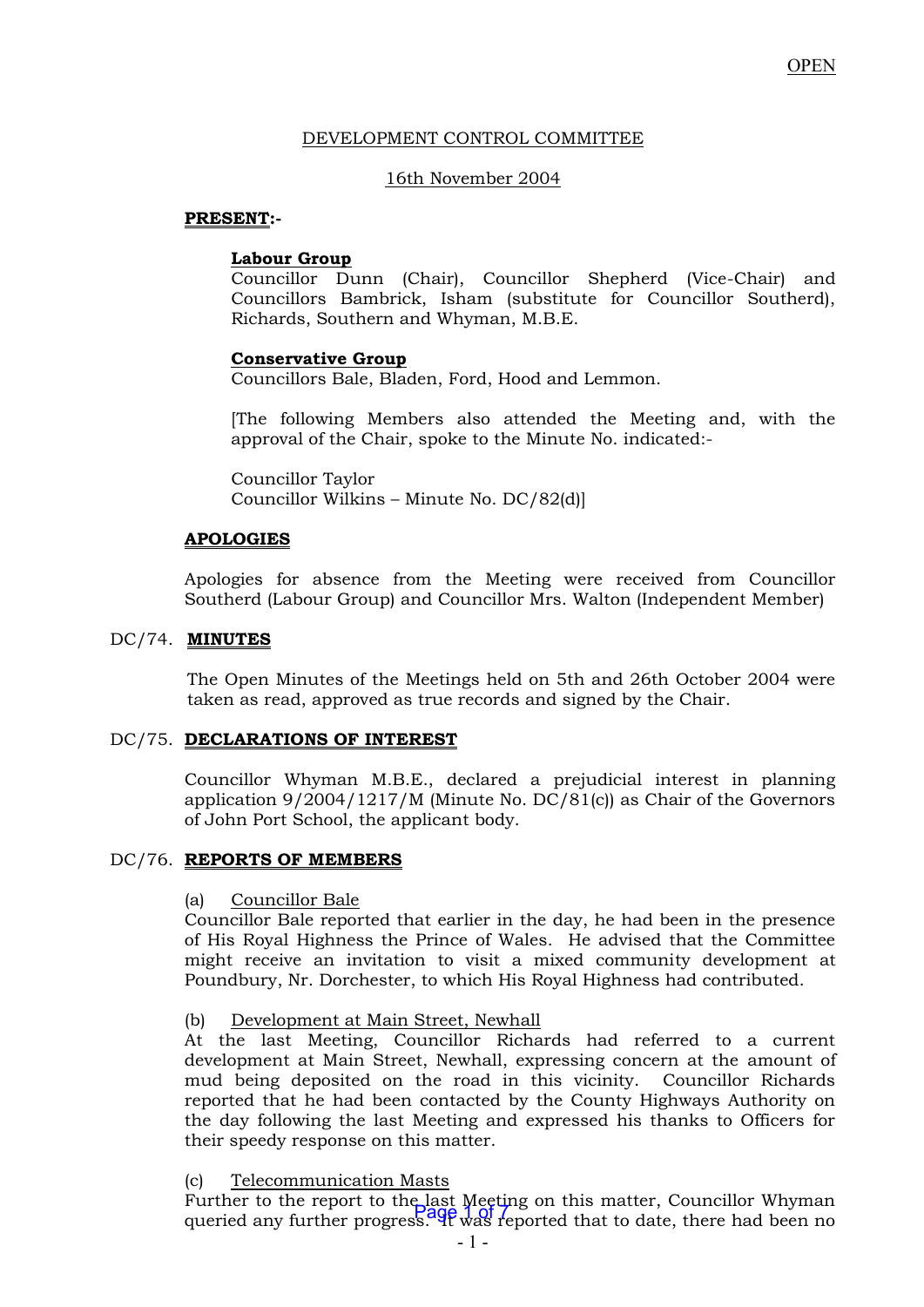response from the operators' organisation regarding a hierarchy. Councillor Whyman commented on a recent High Court judgement, which had concluded that health concerns were not planning issues for Local Planning Authorities. In view of this High Court judgement, Councillor Whyman considered that the establishment of a hierarchy was essential.

The Planning Services Manager reported that the draft version of the proposed document was nearing completion and it was hoped that this would be presented to the Environmental and Development Services Committee early in the New Year. He also reported that a copy of a CPRE publication on the matter had been ordered for each Member of the Committee, which would be distributed upon receipt.

Councillor Richards reported that the National Institute of Environmental Studies had produced a report in March 2003, which expressed concern with regard to telecom safety. However, the Planning Services Manager understood that this report related to handsets only, rather than telecom masts.

# **MATTERS DELEGATED TO COMMITTEE**

# DC/77. **SITE VISITS**

(a) The provision of an off-road motorcycle riding facility together with classroom and changing facilities in the existing office block at Royle Farm, Caldwell Road, Drakelow (9/2004/0893/U)

Further to Minute No. DC/70(a) of 26th October 2004, it was reported that Members of the Committee had visited the site prior to the Meeting. Reference was made to a letter received from the applicant. Consideration was given to the application and, it was,

## *RESOLVED:-*

 *(1) That planning permission be granted, subject to the conditions set out in the report of the Planning Services Manager to the Meeting held on 26th October 2004, with condition No. 1 being amended to reflect a permanent permission and the name in condition No. 11 being amended to "Mr. Naseby".*

(Councillor Southern wished it to be recorded that he was not in favour of this decision).

# *(2) That the conditions imposed be monitored carefully.*

(b) Application for the approval of reserved matters of application 9/1990/0515/O for substitution of house types to plots 122-146 and the addition of plots 186-203 and associated works at Area B on land to the north of Castle Road, Castle Gresley (9/2004/1058/D)

Further to Minute No. DC/70(b) of 26th October 2004, it was reported that Members of the Committee had visited the site prior to the Meeting. Reference was made to a letter and an amended scheme received from the applicant company. Members were unhappy at the proposed three storey flats and expressed a preference for a mirror image of the adjacent design, as Page 2 of 7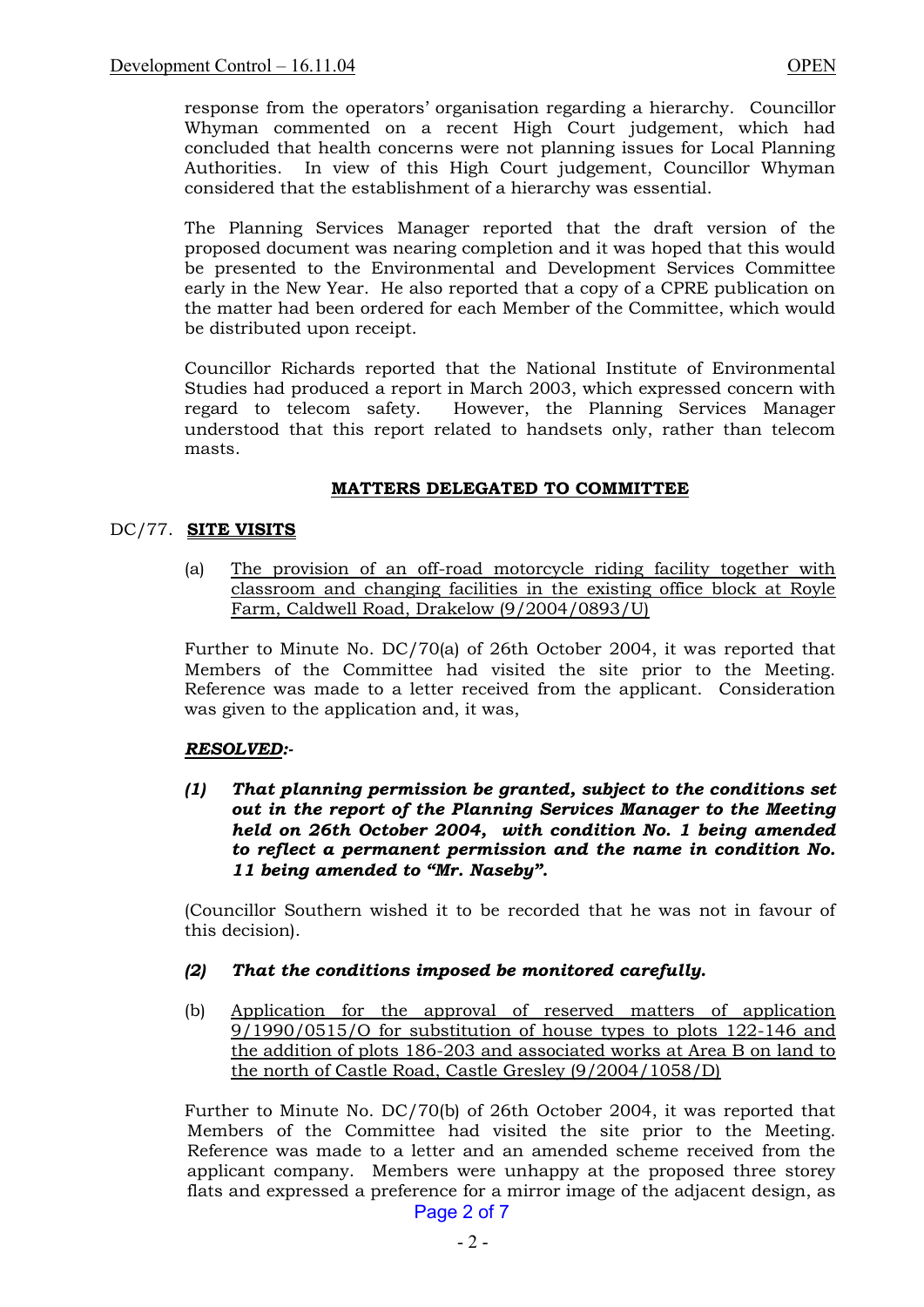reflected on the original plans. Consideration was given to the application and, it was,

## *RESOLVED:-*

## *That the application be deferred to enable further negotiations with the applicant company on the proposed design.*

### DC/78. **PUBLIC HEALTH ACT 1925, SECTION 17 STREET NAMING**

## (a) Repton

 It was reported that a new street name was required for a development under construction at the former Repton Garage, High Street, Repton. The suggested name by the developer was "Mercia Court", to which the Royal Mail had no objection. However, the Parish Council had been consulted and had proposed an alternative name.

 The Council could only object to a suggested name from a developer under limited circumstances. As there appeared to be no valid grounds for objection, the developer's choice was therefore considered acceptable.

## *RESOLVED:-*

## *That, in accordance with the provisions of Section 17 of the Public Health Act 1925, no objections be raised to the suggested name "Mercia Court".*

(b) Woodville

 It was reported that a new street name was required for a development under construction at the former Butt Farm, High Street, Woodville. The suggested name by the developer was "Radleigh Grange" to which the Royal Mail had no objection. However, the Parish Council had been consulted and had proposed alternative names associated with breeds of cattle.

 The Council could only object to a suggested name from a developer under limited circumstances. As there appeared to be no valid grounds for objection, the developer's choice was therefore considered acceptable.

## *RESOLVED:-*

*That, in accordance with the provisions of Section 17 of the Public Health Act 1925, no objections be raised to the suggested name "Radleigh Grange".*

## DC/79. **FOOTBRIDGE AT THE A38 DERBY ROAD, BURNASTON**

 It was reported that this site had been used as a storage facility and haulage yard for many years and during that time, the landowners of the site and a further site across the road, had constructed a footbridge over the A38 to link the two sites. This reflected a previous use of the sites as petrol filling stations.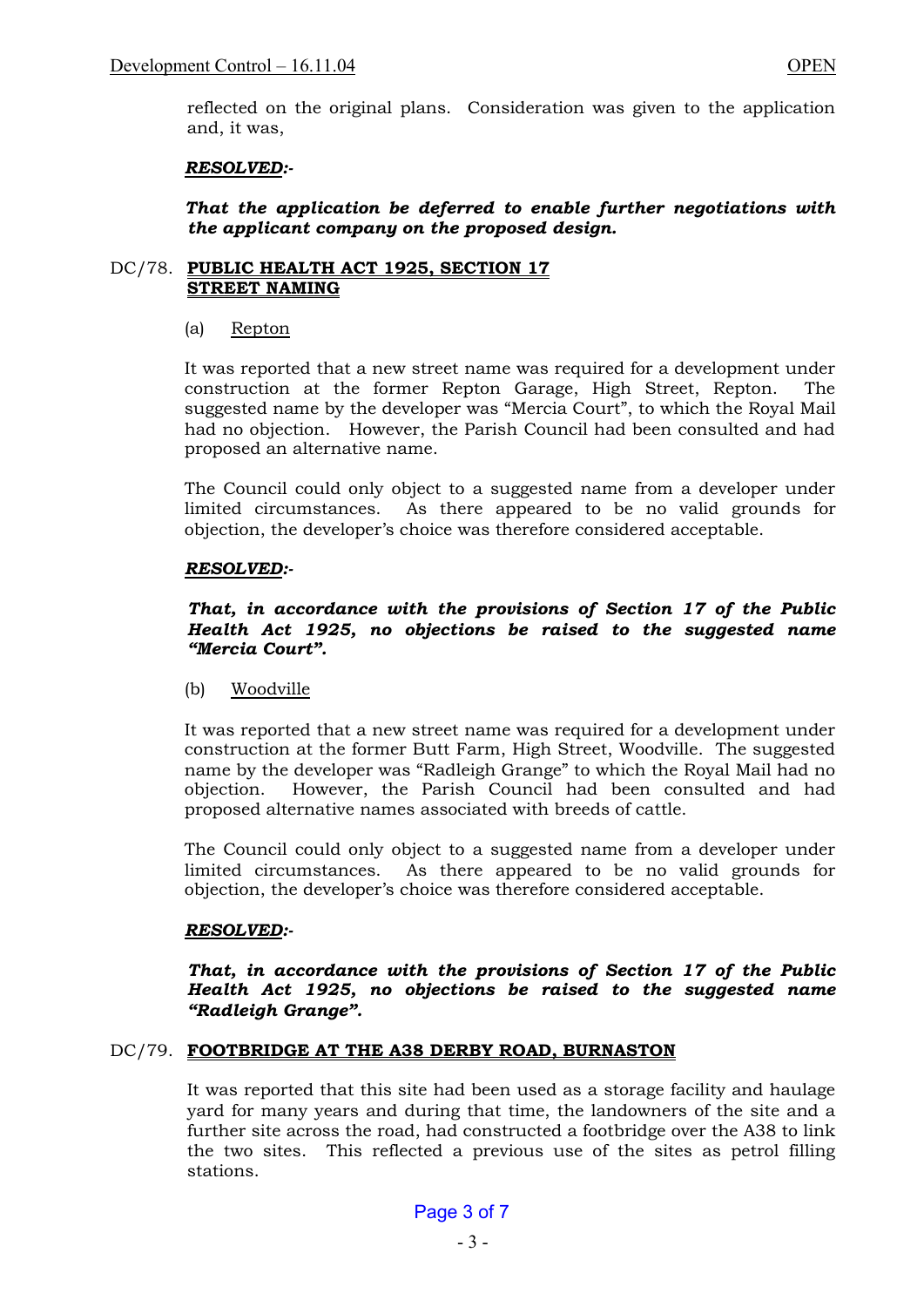In 2003, planning permission had been granted for the erection of a warehouse building on the land at Derby Road, Burnaston. A Unilateral Undertaking was attached to this permission, which required a survey to be undertaken of the structure, with an upper limit for the cost of repair of £66,000. The building was now in place and the internal survey of the footbridge had been undertaken. This survey revealed that the footbridge was in reasonable condition and therefore, the company had sought three tenders to carry out the necessary work to the footbridge. These tenders had all been received and were all in excess of £100,000. There was also an additional cost of a commuted sum to be added, which had been estimated by the Highways Agency to be in the vicinity of £15,000. This total sum of £115,000 was far in excess of the amount included in the Unilateral Undertaking.

 In addition, the Highways Agency had indicated that it would be unwilling to adopt the footbridge in the absence of agreement from the third party to allow public access to pass and re-pass and for future access for maintenance purposes by the Agency. In view of this situation, Councillor Ford sought a meeting with the company and the Highways Agency, which was held on 1st October 2004. At this meeting, the company's representatives had outlined the above problems. Councillor Ford explained that the footbridge was seen as a valuable local resource used by people to cross the A38, albeit without the landowner's permission. He had carried out local research which revealed that three people had responded, confirming that one used the footbridge on a twice-weekly basis and the others were occasional users. Councillor Ford had advised that the footbridge was a valuable community asset and for the sake of a few thousand pounds, it should be retained. It was noted that the current appearance of the footbridge deterred its use.

The company's representatives explained that the company was happy to try and retain the footbridge. In the first instance, it had allocated approximately £15,000 to refurbish the footbridge. Subsequent negotiations had taken the cost to a maximum of £66,000. The current position was such that the full cost to the company would now be approximately £160,000, which was not comparable with the very small benefit that would accrue to the community. The reason for the increase in the cost of restoration was the need to close the A38 and crane the footbridge down to carry out the refurbishment and then reverse the operation when the works were completed. This would be the most cost-effective way of undertaking the work, as carrying out the refurbishment of the footbridge in-situ would be even more expensive.

 It was reported that there was no change to the position of the Atkins Family Trust in that it would be unwilling to grant public access to its land. Discussions had then taken place on the merits of retaining the footbridge and the company's representatives had left the meeting to conduct a private discussion on the way forward.

Upon their return to the meeting, the company's representatives had emphasised the company's commitment to the community. It was regretted that the footbridge could not be refurbished within a reasonable cost base but the company advised that it was willing to commit the sum of  $£15,000$ , being the original amount it had set aside for the works to the footbridge, to the local Parish Councils to undertake local amenity projects in those areas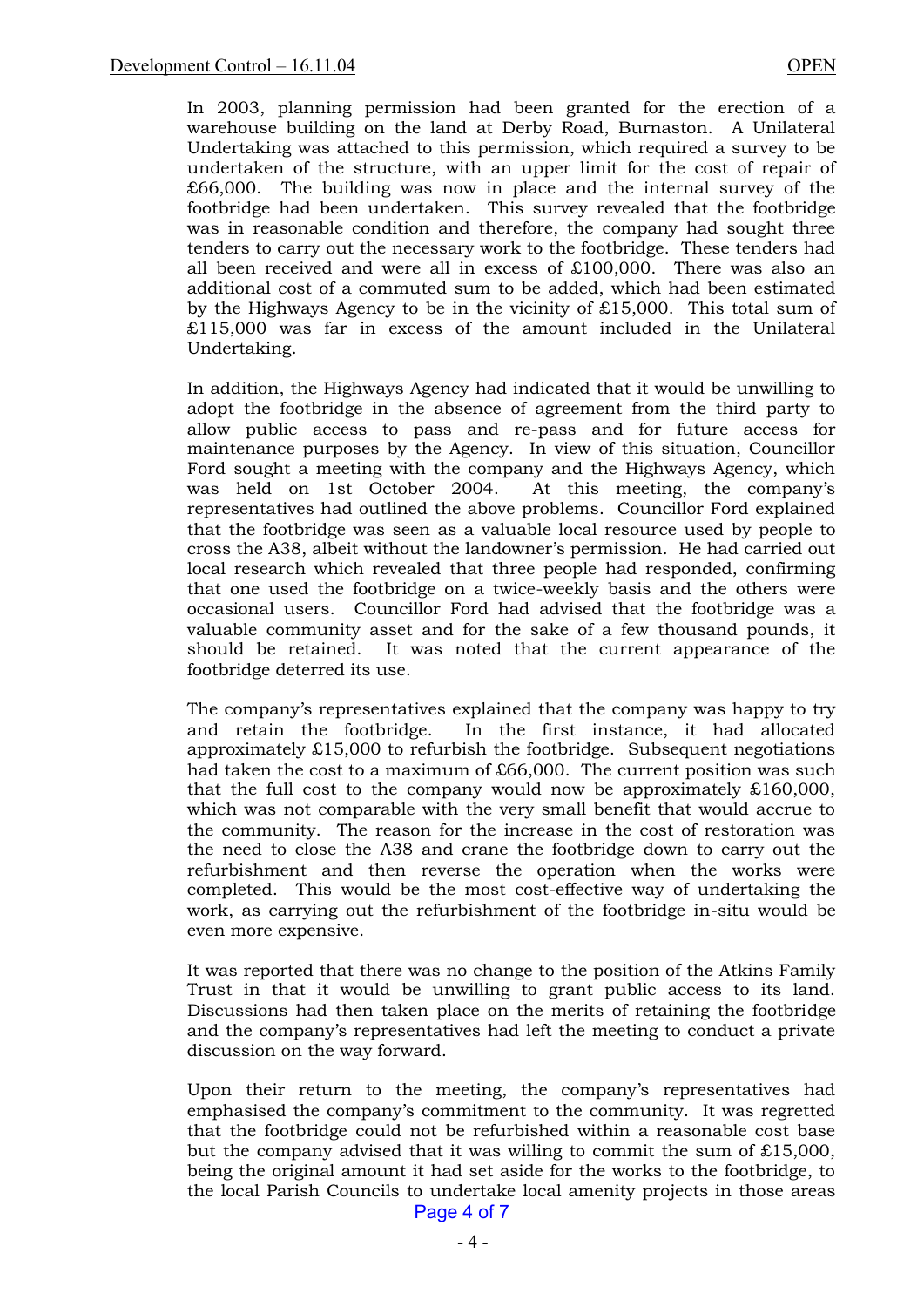as a gesture of goodwill. The company advised that it would also bear the cost of removing the footbridge.

 The Unilateral Undertaking specified that if further works over and above the works specified in Schedule 2 were required to bring the footbridge up to the requisite standard for use as a public footbridge and adoption by the Highways Agency and the costs of this exceeded  $£6,000$ , then the Unilateral Undertaking would cease to have effect. The Committee report on the Unilateral Undertaking dated 16th September 2003 made it clear that the footbridge would be removed in those circumstances.

 The reluctance of the Atkins Family Trust to allow for public access to its land on the east side of the A38 was of equal significance. If there was no public access to the land, the footbridge would not be adopted by the Highways Agency under any circumstances under the provisions of the Highways Act. The original request to retain the footbridge had come from the Highways Agency and therefore, its unwillingness to adopt the footbridge was significant.

 The offer from the company to provide £15,000 as a gesture of goodwill to local amenity projects was made as a means of ensuring that the community benefited from the removal of the footbridge. It was reported that initial verbal consultation had taken place with the Clerks to both Parish Councils and both had identified that there were potential projects within the parishes that would benefit from an injection of new funds. If the Committee was minded to accept the goodwill gesture from the company, the Parish Councils would be formally consulted.

 When the company entered into the Unilateral Undertaking, it placed an upper limit to the amount that it would be required to spend, in order to protect its financial position. This limit was £66,000, based on the best estimates available at the time plus an additional contingency of 10%. Subsequently, additional research had been undertaken and the costs had been revealed to be considerably in excess of £100,000. In view of the clauses in the Unilateral Undertaking, the company was no longer bound by the Undertaking because the further works cost more than £6,000. As the company was the owner of the bridge, it could choose to remove it, should it so wish. In addition, the landowners on the opposite side of the A38 had stated that they would be unwilling to allow public access to the land. Therefore, the Highways Agency would not accept the footbridge for public adoption.

 In conclusion, it was advised that the provisions of the Unilateral Undertaking could not be enforced against the company. The  $£15,000$  being offered by the company would help to mitigate the loss of the footbridge. In accepting the situation reluctantly, Councillor Ford expressed his disappointment that it had not been possible to secure the future of the bridge.

## *RESOLVED:-*

 *(1) That the report on the restoration of the footbridge and its subsequent demolition be accepted on the basis that the cost of repair is beyond that envisaged in the application reports to the Committee and the Highways Agency's unwillingness to adopt the*  Page 5 of 7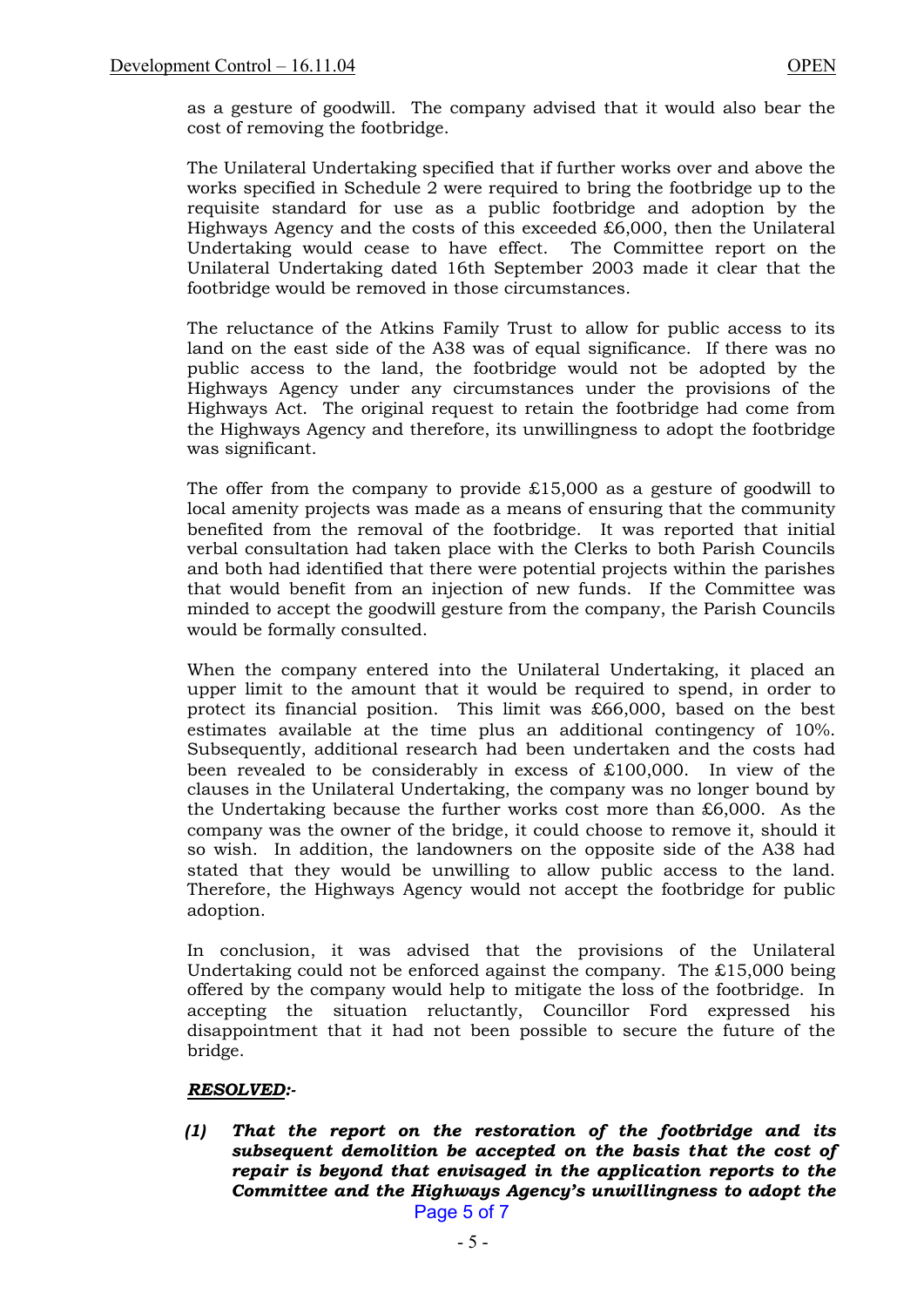*footbridge as a public right of way due to the unwillingness of the third party landowners to allow access to their land.* 

 *(2) That the offer of £15,000 made by NYK Logistics be accepted as a contribution towards local amenity projects in the parishes of Findern and Burnaston and the allocation of this sum be determined in due course in conjunction with the Head of Legal and Democratic Services and the Head of Planning.* 

### DC/80. **REPORT OF THE PLANNING SERVICES MANAGER**

The Planning Services Manager submitted reports for consideration and determination by the Committee and presented oral reports to the Meeting to update them as necessary. Consideration was then given thereto and decisions were reached as indicated. The following item was noted:-

#### Appeal Dismissed

Enforcement Notice issued to correct breach of planning control at No. 44 Coton Park, Linton, being the unauthorised erection of a car port on the front elevation of the garage.

## DC/81. **PLANNING APPROVALS**

### *RESOLVED:-*

*That the following applications be granted, subject to the conditions set out in the reports of the Planning Services Manager and to any matters annotated:-* 

- *(a) The erection of a 15 metre high lattice structure with 3 dual band dual polar antennae and two 600mm dishes and cabinets with ancillary developments at land to the rear of Unit 45, Station Yard, Station Road, Hatton (9/2004/0979/FT).*
- *(b) The felling of a tree (T3) covered by South Derbyshire District Council Tree Preservation Order No. 180 at No. 25 Hastings Road, Swadlincote (9/2004/1157/TP).*
- *(c) The erection of a 12 classroom building with associated offices and ancillary spaces at John Port School, Main Street, Etwall (9/2004/1217/M).*

(Councillor Whyman declared a prejudicial interest in this application as Chair of the Governors of John Port School, the applicant body and withdrew from the Meeting during the consideration and determination thereof).

#### DC/82. **APPLICATIONS DEFERRED FOR SITE VISITS**

#### *RESOLVED:-*

- *(1) That consideration of the following applications be deferred for the reasons indicated to enable Members of the Committee to visit the sites prior to the next Meeting:-* 
	- *(a) The change of use of area to transport/storage use and*  erection of store/office and office/maintenance buildings at